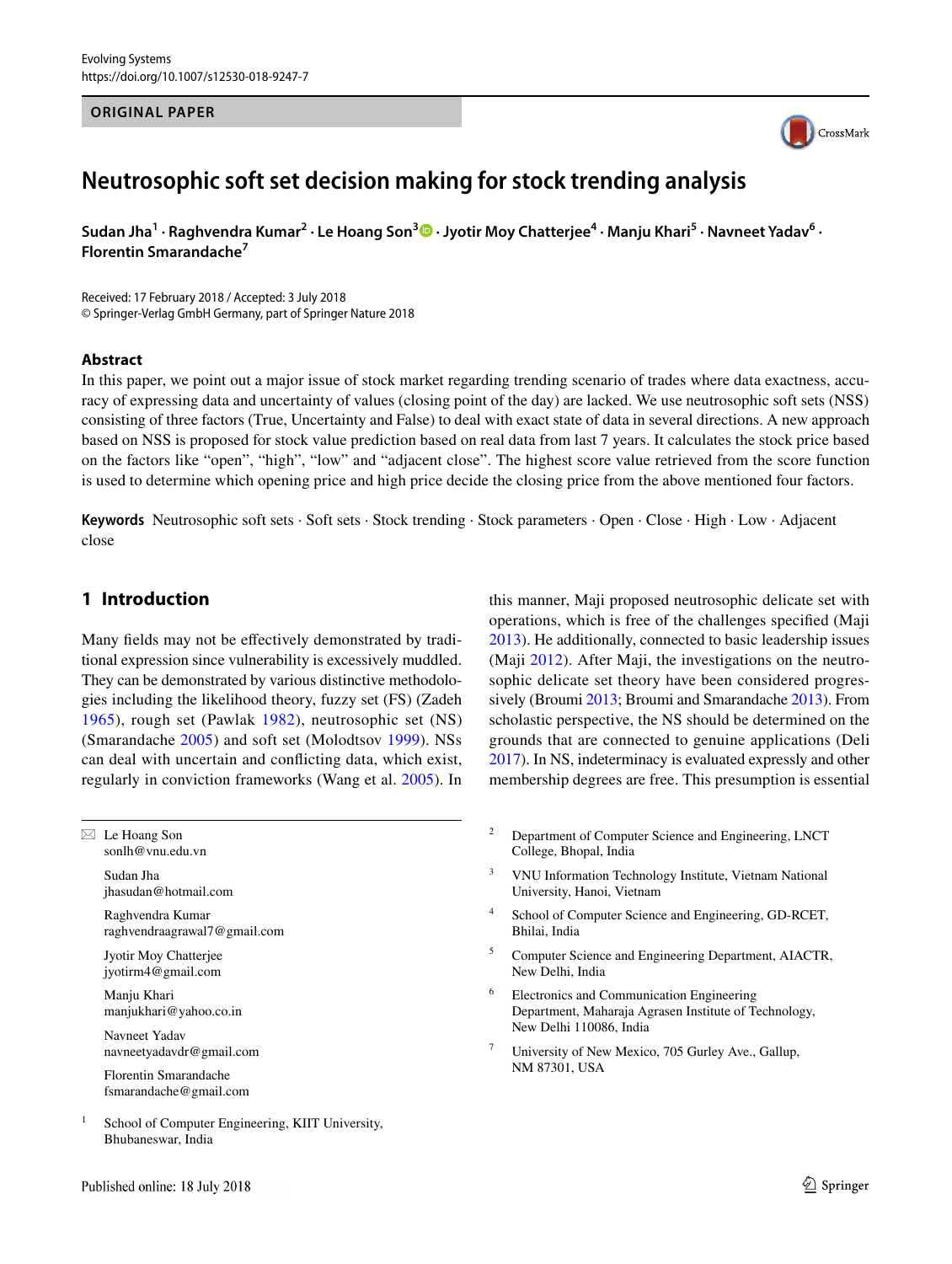in numerous applications, for example, data combination in which the information is consolidated from various sensors. As of late, NSs had for the most part been connected to picture preparing (Cheng and Guo [2008](#page-5-3); Guo and Cheng [2009](#page-5-4)) (Table [1\)](#page-1-0).

Along these lines, Wang et al. [\(2010](#page-6-7)) proposed a singlevalued NS (SVNS) and set-theoretic operations and properties. Ye ([2013a\)](#page-6-8) proposed similarity measures between interim NSs and connected them to multi-criteria decisionmaking issues. On one hand, a SVNS is an example of a NS, which gives us an extra probability to deal with vulnerability, inadequacy and conflicting data. It would be more appropriate to apply uncertain and conflicting data measures in decision-making. In any case, the connector in the FS is portrayed concerning *T*, i.e. participation just; hereafter the information of indeterminacy and non-enrollment is lost. While in the SVNS, they can be characterized regarding any of them. Thus, the idea of SVNSs is broader and overcomes the previously mentioned issues. Then, SVNSs can be utilized for applications to handle dubious, imprecision and conflicting data. Because of its capacity, SVNS is reasonable for catching loose, indeterminate, and conflicting data in the multi-criteria decision-making.

Broumi and Smarandache ([2013](#page-6-9)) presented correlation coefficients of interval valued NS (INS). Ye ([2013b\)](#page-6-10) exhibited the correlation coefficient of single-valued NSs (SVNSs). Ye ([2014a,](#page-6-11) [b](#page-6-12)) presented the idea of streamlined NSs (SNSs), which are a subclass of NSs, and characterized operational laws of SNSs. The authors proposed some accumulation administrators, including a rearranged Neutrosophic weighted number juggling normal administrator and an improved neutrosophic weighted geometric normal administrator. Peng et al. ([2014,](#page-6-13) [2015](#page-6-14)) showed another outranking approach for multi-criteria decision-making (MCDM) to an improved neutrosophic condition, where reality enrollment degree, indeterminacy-participation degree and misrepresentation participation degree for every component are singleton sub-sets in Zadeh ([1965](#page-6-0)). Ma et al. ([2017\)](#page-6-15) proposed cosine similarity measures of SNSs whereas Deli and Şubaş ([2017](#page-5-5)) presented a medicinal treatment determination technique in view of an interval neutrosophic phonetic condition, in which criteria and decision-producers are doled out various levels of need. Ye ([2015\)](#page-6-16) introduced a philosophy for tackling multi-trait decision-making issues with SVN-numbers. Pramanik et al. ([2017\)](#page-6-17) proposed new vector similitude measures of single valued and interval NSs by hybridizing the ideas of Dice and cosine closeness measures. Mostly often, we see that data lack exactness, lack accuracy of expression. It is indeed necessary to use NS and its extension for dealing with these factors (Thanh et al. [2018a](#page-6-18), [b](#page-6-19); Ali et al. [2017,](#page-5-6) [2018a](#page-5-7), [b,](#page-5-8) [c](#page-5-9); Nguyen et al. [2018;](#page-6-20) Broumi et al. [2017a,](#page-5-10) [b;](#page-5-11) Dey et al. [2018](#page-5-12); Thao et al. [2018;](#page-6-21) Thong et al. [2018;](#page-6-22) Son et al. [2017](#page-6-23); Son and Thong [2017](#page-6-24); Son [2015,](#page-6-25) [2016](#page-6-26), [2017;](#page-6-27) Thong and Son [2015,](#page-6-28) [2016a,](#page-6-29) [b,](#page-6-30) [c](#page-6-31); Angelov and Sotirov [2015\)](#page-5-13).

This paper proposes a model for stock trend prediction based on neutrosophic soft set (NSS). Sections [2](#page-1-1) and [3](#page-2-0) present preliminary and the proposal. Sections [4](#page-3-0) and [5](#page-5-14) dive discussion, conclusions and further research respectively.

# <span id="page-1-1"></span>**2 Background**

**Definition 1** (Molodtsov [1999](#page-6-3)) A soft set is defined as below,

 $f : S \rightarrow power\_of(U)$ 

where, *U* and *S* are the universal and soft sets having parameters like  $R$  = redundancy contradiction,  $Inc$  = inconsistency,  $In =$  incompleteness,  $U_n$  = uncertainty,  $V$  = vagueness, *A*=ambiguity, and *I*=imprecision undefined. Here *f*is a mapping function to *S*.

**Definition 2** (Molodtsov [1999](#page-6-3)) Let *Ƭ* be the fuzzy soft set and  $\overline{7}$  be the Cross so that the Fusion and Cross can be defined as

 $(T ∪ T)(x) = T(x) ∨ T(x)$  $(T∩ T)(x) = T(x) ∧ T(x)$  $T \subseteq T$ if  $T(x) ≤ T(x), x ∈ U$ 

where *T* denotes the family of fuzzy soft sets T (upper case), and  $\overline{7}$  is the Cross to define the Fusion.

**Definition 3** (Molodtsov [1999](#page-6-3)) If  $(f, X)$  and  $(f, Y) \in U$  then (*f*, X) is fuzzy soft subset of (*f*<sup> $f$ </sup>, Y) or (*f*, X)  $\subseteq$  (*f*<sup> $f$ </sup>, Y) if

1.  $X \subset Y$ 2.  $f(a) \leq f(a)$ ,  $a \in A$ .

<span id="page-1-0"></span>**Table 1** Neutrosophic soft set (*f*, A) representing the stock-trending

| <b>ST</b> | High price                     | Low price                      | Adj close price                |
|-----------|--------------------------------|--------------------------------|--------------------------------|
| Para1     | (35.57571, 35.07286, 0, 35.56) | (37.17857, 36.53286, 37.03143) | (38.10714, 36.6, 38.06714)     |
| Para2     | (35.87714, 34.93572, 35.34)    | (37.61286, 36.67857, 36.95429) | (36.87714, 35.53286, 36.57)    |
| Para3     | (35.41286, 34.53857, 35.29572) | (36.89286, 28.46429, 35.17857) | (35.22429, 32.17286, 33.69429) |
| Para4     | (35.60714, 34.70857, 34.94143) | (36.37857, 35.50428, 36.28429) | (37.12714, 35.78571, 36.64571) |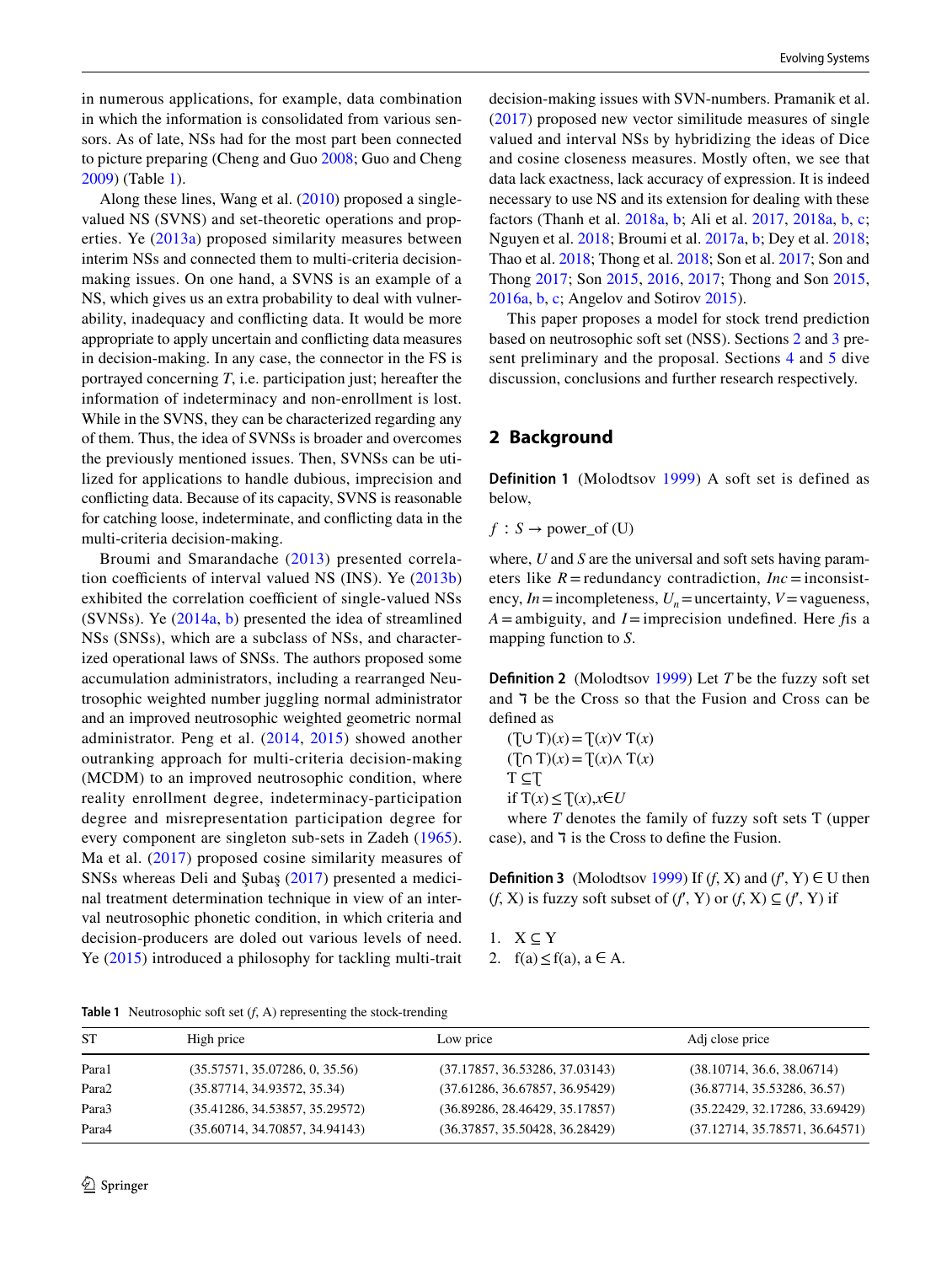where  $(f, X)$  is fuzzy soft set. The difference between  $(f, A)$ and (*f*, X) is that (*f*, A) represents Universal Neutrosophic Set whereas  $(f, X)$  represents the fuzzy soft set. All neutrosophic sets of X are denoted  $f_N$  (X).

**Definition 4** (Wang et al. [2010\)](#page-6-7) NSS *X* is contained in NSS *Y* if

- 1. X⊆Y
- 2. TX(x)  $\leq$  TY (x), IX(x)  $\leq$  IY (x), FX(x)  $\geq$  FY (x) for all x ∈ X.

**Definition 5** (Wang et al. [2010\)](#page-6-7) The complement of NSS is a NSS  $(fc, \neg X)$ :

- 1.  $f_c$ : $\neg A \rightarrow fN(X)$ ,
- 2.  $f c(a) = \langle x, T f c(x) = f f(x), I f c(x) = 1 I f(x), f f c(x)$  $(x) = Tf(x)$ ,  $a \in A$  and  $x \in X$ .

**Definition 6** (Wang et al. [2010](#page-6-7)) Assume  $Z = \langle x, TX(x), \rangle$ *IX(x), f'X(x)* > and *A*  $\leq$ *x, T<sub>A</sub> (x), I<sub>A</sub> (x), f'A (x)* > is NSS. We have

 $X\vee A \leq x$ , max(TX(x), T<sub>A</sub> (x)), max(IX(x), I<sub>A</sub> (x)),  $min(f'X(x), f'A(x))>$ 

 $X \wedge A \leq x$ , min(TX(x), T<sub>A</sub> (x)), min(IX(x), I<sub>A</sub> (x)),  $max(f'X(x), f'A(x))>$ 

**Definition 7** (Wang et al. [2010\)](#page-6-7) A set  $Z - \neg(f, X)$  is said to be non-empty over U if  $T_f(a) = 0$ ,  $I_f(a) : 0, f_f(a) : 1, a \in A$ .

**Definition 8** (Wang et al. [2010\)](#page-6-7) Fuzzy set (*f*, A) is a Universal Neutrosophic Set over *U* if  $T_f$  (a) = 1,  $I_f$  (a): 1,  $F_f$  (a): 0 for all  $a \in A$ .where  $(f, A)$  represents a fuzzy set over the universal neutrosophic set.

# <span id="page-2-0"></span>**3 Proposed model**

We now derive Fusion, Cross and Structure as below:

- (a) Fusion of NSSs  $(f, A)$  and  $(f', B)$  is  $(H, C) = (f, A) \cup (f',$ B) over U with  $C = A \cup B$  and  $H(C) = f(C)$  if  $c \in A \setminus B$ .
- (b) Cross of NSSs (f, A) and (g, B) is  $(H, C) = (f, A) \cap (g,$ B) with  $C = A \cap B$ ,  $H(c) = F(c) \land G(c)$ ,  $c \in C$ .
- (c) Relation is computed by the following steps:
- 1. Let  $L \subseteq A \times B$ :  $L_e(a, b) = f(a) \land f''(b)$ ,  $a \in A, b \in B$ ,  $L_e: K \rightarrow FN$  (U).
- 2. L<sub>*fl*</sub> in relation with (*f*, A) to (*f'*, B) and L<sub>*f*2</sub> in relation with  $(f, B)$  to  $(f', C)$ . Then, the composition of relations  $L_f$  and  $L_f$  is defined by  $(L_f \circ L_f)$  (a, c) =  $L_f$  $(a, b) \wedge L_{f2}$   $(b, c)$ ,  $a \in A$ ,  $b \in B$ ,  $c \in C$ .
- 3. The *fusion* and *cross* of  $L_f$  and  $L_f$  of (*f*, A) and (*f'*, B) over U are:

fusion → L<sub>*f1*</sub> ∪ L<sub>*f2*</sub> (a, b) = MAX{L<sub>*f1</sub>* (a, b), L<sub>*f2*</sub> (a, b)},</sub> cross → L<sub>f1</sub> ∩ L<sub>f2</sub> (a, b) = MIN {L<sub>f1</sub> (a, b), L<sub>f2</sub> (a, b)}.

- 4. The  $MAX \rightarrow MIN \rightarrow MAX$  composition for set is expressed with the relation  $L \circ A$ .
- 5. The associative (AL), non-deterministic (NL) and nonassociative (NAL) functions can be derived as below:

 $AL \circ A(y) = \cup x[AL(x) \land AA(x, y)],$  $NL \circ A(y) = \bigcup x [NL(x) \land NA(x, y)],$  $NAL \circ A(y) = \Lambda x [NAL(x) \vee NALA(x, y)].$ 

- 6. (*f*, A) conclusively can be defined as: V (F, A) = TA +  $(1 - UA)$ —FA where TA  $\rightarrow$  *True* value, UA → *Uncertain* value and FA → denotes the *False* value. The TA, UA and FA are the values with respect to  $(F, A)$ .
- 7. Score function  $\rightarrow$  S1 = V (F, A) V (G, B). The score function for  $(L,A) \rightarrow TA_i - Ua_i * FA_i$ .

Now, trade trends are identified using NSSs with variables below: *Date, Open*—opening price of particular date, *High*—highest price at particular date, *Low*—lowest price at particular date, *Close*—closing price at particular date, *Adj Close*—adj. close price at particular date, *Volume*—volume of stock traded.NSS is applied for identification, detection and determination of which stock is getting affected from various parameters. The effect *E* relates to a closing price *C*.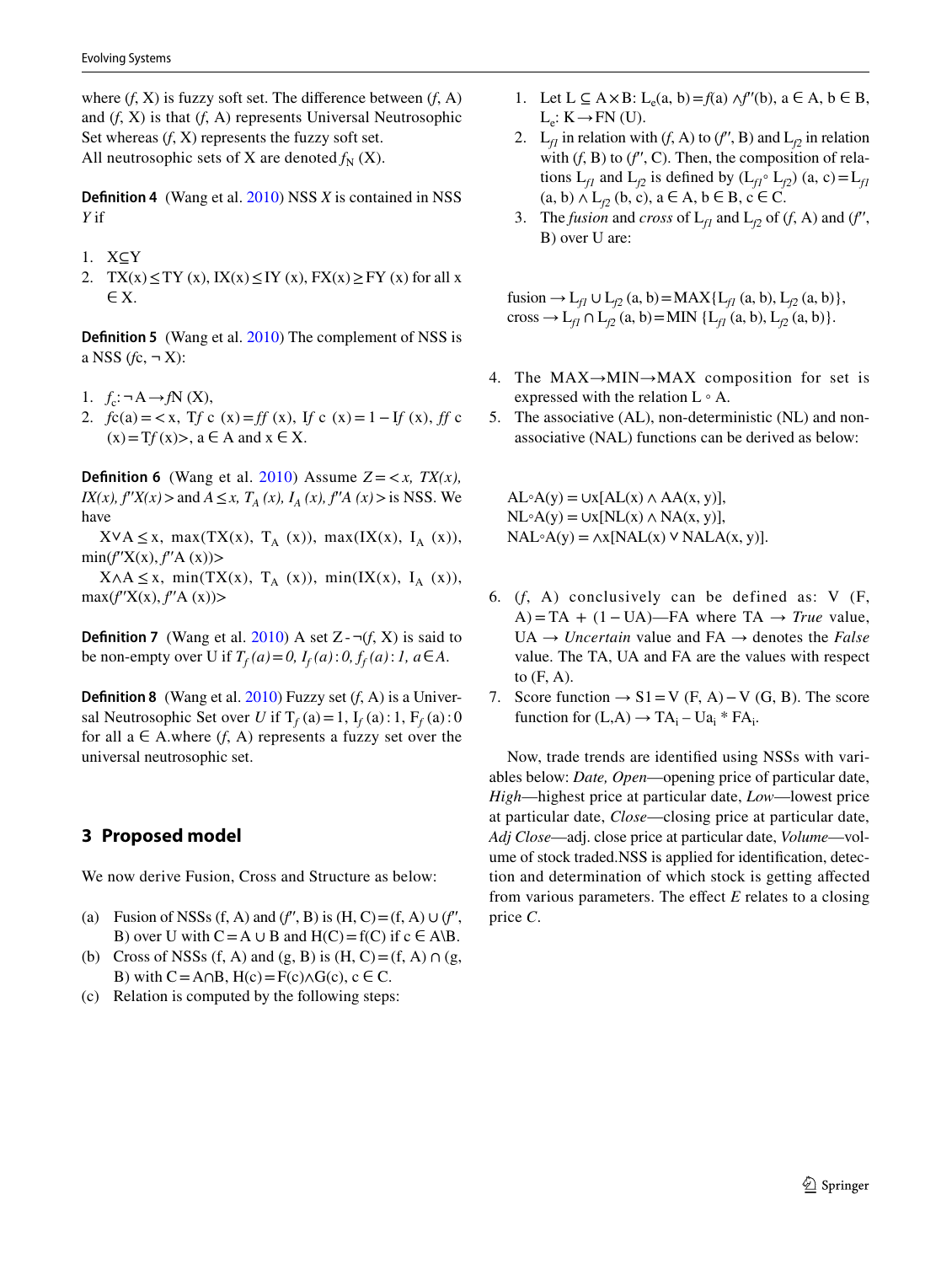**NSS Algorithm for determining the decision for closing of stock trending Input:** variables **Output**: Actual and Predicated Values **Algorithm:** 1. *Split the data into train and test NSS data* 2. *The Date is the features and the Open price is our target values which need to be predicted X(features) = [Year, Month, Day], y(target) = [Open]*

- 3. *Feature scaling is done on data for faster convergence rate of algorithms and to maintain standardization in data*
- 4. *Function to plot graph is written which takes dataset as parameters and plots the graph*
- 5. *Train the model using Regression*
- 6. *The Train data are fitted into the algorithm*
- 7. *The model's accuracy is then computed by giving Test data as input and evaluating the predicted result against the known value from Test data*
- 8. *The graph is plotted between Actual value vs. Predicted value*

<span id="page-3-1"></span>**Table 2** Obtaining the relation *L*

| Factors Open      |           | High                               | Low   | Close                                        | Adj close |
|-------------------|-----------|------------------------------------|-------|----------------------------------------------|-----------|
| Para1             |           |                                    |       | 12.327143 12.368571 11.7 11.971429 10.770167 |           |
| Para <sub>2</sub> | 12.007143 | 12.278571 11.97 12.237143          |       |                                              | 11.00922  |
| Para3             |           | 12.252857  12.314285  12.05  12.15 |       |                                              | 10.930819 |
| Para4             | 12.28     | 12.361428                          | 12.18 | 12.21                                        | 10.984798 |

<span id="page-3-2"></span>**Table 3** Performing the transformation operation using relation *T*

| Factors           | Open      | High      | Low       | Close     |
|-------------------|-----------|-----------|-----------|-----------|
| Para1             | 12.444285 | 12.642858 | 12.29     | 12.321428 |
| Para <sub>2</sub> | 12.444285 | 12.481428 | 12.141429 | 12.197143 |
| Para3             | 12.328571 | 12.378572 | 12.218572 | 12.277143 |
| Para4             | 12.347143 | 12.355714 | 12.178572 | 12.221429 |

## <span id="page-3-0"></span>**4 Result and discussion**

There are sets of 7 years which include the various parameters to predict the next day opening value [\(https://in.finan](https://in.finance.yahoo.com) [ce.yahoo.com](https://in.finance.yahoo.com)). The parameters achieved here are High (highest price at particular date), Low (lowest price at particular date) and Adj Close (adj. close price at particular date) Let the possible reasons relating to these ups and downs be Gold Price  $(g_1)$ , Petrol Price (pp<sub>1</sub>), Interest Rates  $(ir_1)$ , the value of the US dollar (USD<sub>1</sub>) and Economic/ Political shocks  $(sh<sub>1</sub>)$ . The following demonstrates the processing of the algorithm and achieved results.

- 1. Parameters of stock are sent to association *Q*.
- 2. Trading relating to open and closing is given in Table [2](#page-3-1).
- 3. Structure *T* of "open and close" and "high and low" is found in Step 5 (Table [3](#page-3-2)).
- 4. Supplement of Table [1](#page-1-0) is shown in Table [4](#page-3-3).
- 5. Supplement of Table [2](#page-3-1) is in Table [5.](#page-4-0)
- 6. Estimation of Tables [4](#page-3-3) and [5](#page-4-0) is in Table [6.](#page-4-1)
- 7. Outputs of Tables [3](#page-3-2) and [6](#page-4-1) are given in Tables [7](#page-5-15) and [8](#page-5-16) independently.
- 8. Score associated for the qualities in Tables [7](#page-5-15) and [8](#page-5-16) is found in Table [9](#page-5-17).
- 9. Score for Table [3](#page-3-2) is in Table [10.](#page-5-18)
- 10. Find highest score for stock closing affected by different opening and closing.

From all the columns, we extract Date and Open from the table to make a new dataset.

| Before decomposition of date    |              |
|---------------------------------|--------------|
| Date (YYYY-MM-DD) (date object) | Open (float) |

<span id="page-3-3"></span>**Table 4** The complement of *Q ◦ R*

| ST    | High price                                 | Low price                                  | Adj close price                            |
|-------|--------------------------------------------|--------------------------------------------|--------------------------------------------|
| Para1 | $(37.02143, 35.79286, 35.84857, 32.25138)$ | $(36.25714, 35.09286, 35.61857, 32.04446)$ | $(35.98571, 34.64143, 34.74286, 31.25662)$ |
| Para2 | (35.85429, 34.6, 35.78714, 32.19612)       | $(36.26571, 35.33857, 36.21571, 32.58168)$ | $(37.02143, 36.28714, 36.32571, 32.68065)$ |
| Para3 | (37.12143, 36.5, 37.09857, 33.37596)       | (38.25, 37.23286, 38.17857, 34.34757)      | (38.98571, 38.5, 38.83857, 34.94136)       |
| Para4 | $(39.28571, 38.77428, 39.15286, 35.22411)$ | (39.85857, 38.39, 38.59572, 34.72287)      | $(39.42429, 38.78571, 39.12143, 35.19582)$ |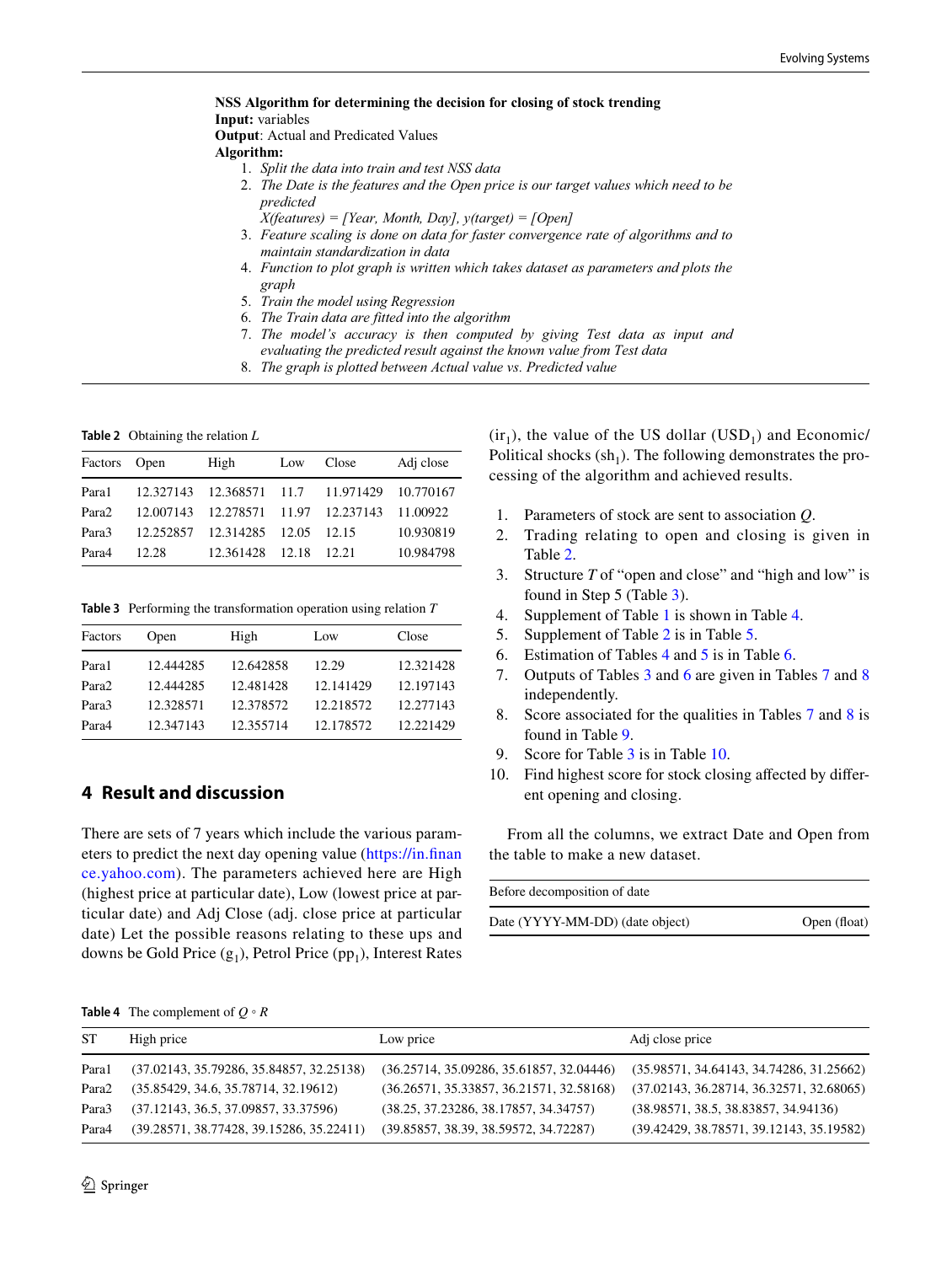<span id="page-4-0"></span>**Table 5** The complement of R′

| High                                            | Low                                             | Close                                           | Adj close                                       |
|-------------------------------------------------|-------------------------------------------------|-------------------------------------------------|-------------------------------------------------|
| (39.23714, 38.27143, 38.71)                     | (39.02857, 38.3, 38.42857)                      | (38.61, 37.97286, 38.1)                         | (12.184286, 12.042857, 12.1,<br>10.885842)      |
| (39.23714, 38.27143, 38.71)                     | (39.02857, 38.3, 38.42857)                      | (38.61, 37.97286, 38.1)                         | (12.184286, 12.042857, 12.1,<br>10.885842)      |
| (12.234285, 12.081429,<br>12.185715, 10.962953) | (12.231428, 12.111428,<br>12.172857, 10.951384) | (12.201428, 12.094286,<br>12.118571, 10.902546) | (12.308572, 12.022857,<br>12.271428, 11.040065) |
| (12.784286, 12.28, 12.742857,<br>11.46419)      | (12.972857, 12.647142,<br>12.787143, 11.504031) | (12.905714, 12.692857,<br>12.724286, 11.447481) | (12.857142, 12.515715,<br>12.644286, 11.375507) |
|                                                 |                                                 |                                                 |                                                 |

<span id="page-4-1"></span>**Table 6** Composition values of Tables [4](#page-3-3) and [5](#page-4-0)

| R'                | High                                                                          | Low                                                                                                             | Close                                                                                                    | Adj close                                       |
|-------------------|-------------------------------------------------------------------------------|-----------------------------------------------------------------------------------------------------------------|----------------------------------------------------------------------------------------------------------|-------------------------------------------------|
| Para1             | (12.44, 11.915714, 11.99,<br>10.786877)                                       | 10.874274)                                                                                                      | (12.228572, 11.857142, 12.087143, (12.615714, 11.964286, 12.437143, (12.505714, 12.172857,<br>11.189151) | 12.201428, 10.977087)                           |
| Para <sub>2</sub> | 11.094046)                                                                    | (12.664286, 12.251429, 12.331429, (12.615714, 12.485714, 12.598572, (12.71, 12.492857, 12.531428,<br>11.334381) | 11.273974)                                                                                               | (12.674286, 12.494286,<br>12.571428, 11.309962) |
| Para3             | (12.692857, 12.485714, 12.567142, (12.855714, 12.57, 12.838572,<br>11.306105) | 11.550298)                                                                                                      | (12.201428, 12.094286, 12.118571, (12.308572, 12.022857,<br>10.902546)                                   | 12.271428, 11.040065)                           |
| Para4             | (12.784286, 12.28, 12.742857,<br>11.46419)                                    | 11.504031)                                                                                                      | (12.972857, 12.647142, 12.787143, (12.905714, 12.692857, 12.724286, (12.857142, 12.515715,<br>11.447481) | 12.644286, 11.375507)                           |

| After decomposition of date |            |          |              |  |  |  |
|-----------------------------|------------|----------|--------------|--|--|--|
| Year (YYYY)                 | Month (MM) | Day (DD) | Open (float) |  |  |  |
| integer                     | integer    | integer  |              |  |  |  |

Now, let us take Para  $=$  {para1, para2, para3, para4} where para1 =  $g_1$ , para2 =  $pp_1$ , para3 =  $ir_1$ , and para4 =  $USD_1$  as the universal set where  $g_1$ , pp<sub>1</sub>, ir<sub>1</sub>,  $USD_1 sh_1$  are Gold Price  $(g_1)$ , Petrol Price (pp<sub>1</sub>), Interest Rates (ir<sub>1</sub>), the value of the US dollar (USD<sub>1</sub>) and Economic/Political shocks  $(sh<sub>1</sub>)$  as explained in the previous statements.

Next, consider the set  $K = \{kl, k2, k3, k4\}$  as universal set where *k1, k2, k3, k4* represent consequence/results like open, high, low and adj close respectively and the set  $F = \{f_1, f_2, f_3, f_4\}$  where  $f_1, f_2, f_3$  and  $f_4$  represent the faster convergence rate, actual value, trending value and predicted value respectively.

We construct stock-trending relation and trending-close relation as follows:

 $F$ (para1) = {k1/(0.7, 0.4, 0.1), k2/(0.8, 0.6, 0.7), k3/(0.4,  $(0.8, 0.5)$ ,

 $F$  (para2) = {k1/(0.6, 0.5, 0.3), k2/(0.6, 0.5, 0.2), k3/(0.7,  $0.9, 0.0)$ ,

 $F$ (para3) = {k1/(0.8, 0.4, 0.2), k2/(0.5, 0.1, 0.5), k3/(1.0,  $0.5, 1.0$ },

 $F$  (para4) = {k1/(0.4, 0.6, 0.3), k2/(0.5, 0.4, 0.8), k3/(0.5,  $0.6, 0.9$ }.

(*f*, A) results into a collection of generalized stock-trending in the stock market. It represents stock-trending relation given by,

Next,  $G(k1) = \{f1/(37.59, 36.95714, 37.44143),$ f2/(37.85714,36.62857,36.90857), f3/ (36.64,35.64286,36.26), f4/(34.92857,33.05,34.61714)},  $G(k2) = {f1/(36.59714, 35.38714, 36.31714)}$ f2/(36.93572,35.75143,36.05143), f3/ (34.83571,33.74429,33.96571), f4/  $(36.13143,34.97857,35.47714)$ ,  $G(k4) = {f1/(37.82857,37)}$ .19,37.70714,33.92345), f2/(37.93572,37.20153,37.58857,3 3.81678), f3/(37.41429,36.37571,36.56572,32.89656)}. We realize  $\{G(f1), G(f2), G(f3)\}\$  of all *S* where  $G: S \rightarrow FN(D)$ . Thus, *(G, S)* is represented by a relation matrix (stock\_highstock\_lowmatrix) R given in Table [2.](#page-3-1)

The trading knowledge relating the parameters with the set of open and closing values under consideration is in Table [2.](#page-3-1) We perform transformation operation  $Q \circ R$  to get the stocks' high and low value relation in Table [3](#page-3-2).

Likewise,  $Q \circ R$  is calculated to give the stocks' high and low value relation *T*. These set of values are now complimented in Tables [4](#page-3-3) and [5](#page-4-0). The composition values are calculated in Table [6](#page-4-1).

Table [6](#page-4-1) uses the composition of relations  $L_{f1}$  and  $L_{f2}$ which are defined by,

 $(L_{f1} \circ L_{f2})(a, c) = L_{f1}(a, b) \land L_{f2}(b, c), a \in A, b \in B, c \in C.$ Value functions for Tables [3](#page-3-2) and [6](#page-4-1) are calculated in Tables [7](#page-5-15) and [8.](#page-5-16)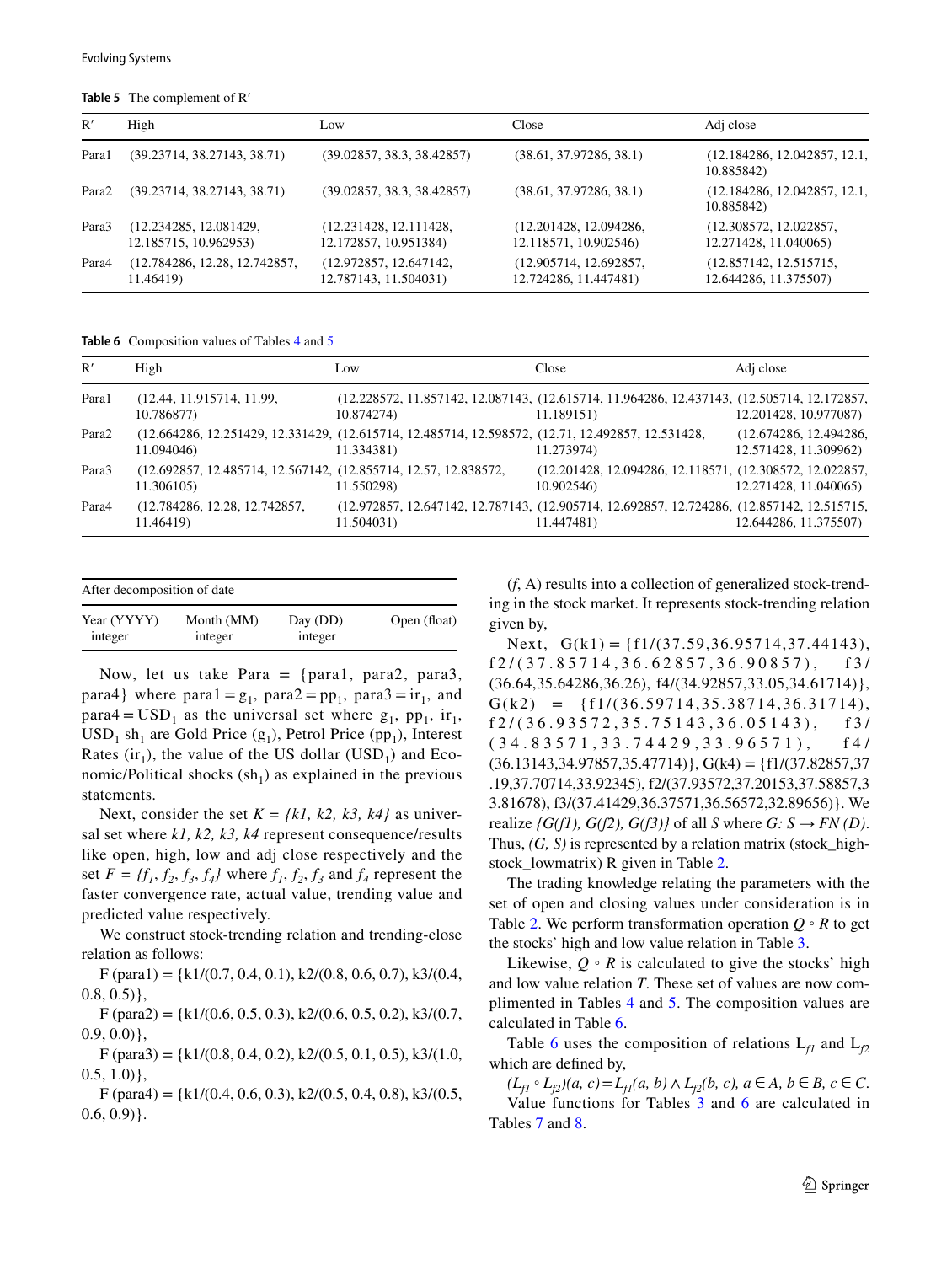<span id="page-5-15"></span>**Table 7** The value function for cross of  $L_f(a, b) ∧ L_f(b, c)$ 

| Value | High         | Low   | Close | Adj close |
|-------|--------------|-------|-------|-----------|
| Para1 | 12.78, 12.28 | 12.74 | 11.46 | Para1     |
| Para2 | 12.97        | 12.64 | 12.78 | 11.50     |
| Para3 | 12.90        | 12.69 | 12.72 | 11.44     |
| Para4 | 12.85        | 12.51 | 12.64 | 11.37     |
|       |              |       |       |           |

<span id="page-5-16"></span>**Table 8** The value function for fusion of  $L_f(a, b) \cup L_f(b, c)$ 

| Value             | High   | Low   | Close | Adj close |
|-------------------|--------|-------|-------|-----------|
| Para1             | 13.68  | 12.38 | 12.34 | 12.46     |
| Para <sub>2</sub> | 12.79  | 12.46 | 12.78 | 12.39     |
| Para3             | 12.60  | 12.46 | 12.27 | 11.44     |
| Para4             | 12.42. | 12.24 | 12.46 | 11.37     |

<span id="page-5-17"></span>**Table 9** Score function for Tables [7](#page-5-15) and [8](#page-5-16)

| Value             | High    | Low     | Close   | Adj close |
|-------------------|---------|---------|---------|-----------|
| Para1             | $-0.01$ | $-0.1$  | $-0.04$ | 0.3       |
| Para <sub>2</sub> | 0.4     | 0.3     | 0.7     | 0.6       |
| Para3             | 0.1     | 0.3     | 0.5     | 0.5       |
| Para4             | $-0.7$  | $-0.03$ | $-0.04$ | $_{0}$    |

<span id="page-5-18"></span>**Table 10** Score function for the Table [3](#page-3-2)

| Value | High | Low  | Close | Adj close |
|-------|------|------|-------|-----------|
| Para1 | 0.14 | 0.3  | 0.35  | 0.65      |
| Para2 | 0.46 | 0.46 | 0.55  | 0.45      |
| Para3 | 0.55 | 0.55 | 0.75  | 0.38      |
| Para4 | 0.08 | 0.2  | 0.18  | 0.38      |

Score function  $(L, A) \rightarrow TA_i - Ua_i * FA_i$  for Table [3](#page-3-2) is in Table [10.](#page-5-18) As explained earlier, the score function comprises of values of high, low, close and Adjclose. The closest score function is depicted below.

It is clear from Tables [9](#page-5-17) and [10](#page-5-18) that stock price at para1 and para4 are absolute alteration due to *k1, k2, k3, k4* represent consequence/results like open, high, low and adj close respectively.

From Table [3,](#page-3-2) *Q* ∘ *R* is performed to give the stocks' high and low value relation. These set of values are now complimented in Tables [4](#page-3-3) and [5](#page-4-0).

# <span id="page-5-14"></span>**5 Conclusion**

This paper applied neutrosophic soft sets to predict the stock price. Based upon the factors like open, high, low and adj close, and the score value, we have developed a technique

to determine which opening price and high price decide the closing price from what factors. Since there is no competing interest exists in the field of applied NSS, there are various scopes using fuzzy theory to determine the predictability of stock parameterized values at the specific time. In our work, we have focused on the value for the opening and closing points. The work can be extended to trace the decision at any point of time. Yet, it indeed needs huge datasets for testing the model rigorously. We keep this as the reference for the future.

### **Compliance with ethical standards**

**Conflict of interest** The authors declare that they do not have any conflict of interests. This research does not involve any human or animal participation. All authors have checked and agreed the submission.

### **References**

- <span id="page-5-6"></span>Ali M, Son LH, Deli I, Tien ND (2017) Bipolar neutrosophic soft sets and applications in decision making. J Intell Fuzzy Syst 33(6):4077–4087
- <span id="page-5-7"></span>Ali M, Son LH, Thanh ND, Minh NV (2018a) A neutrosophic recommender system for medical diagnosis based on algebraic neutrosophic measures. Appl Soft Comput. [https://doi.org/10.1016/j.](https://doi.org/10.1016/j.asoc.2017.10.012) [asoc.2017.10.012](https://doi.org/10.1016/j.asoc.2017.10.012)
- <span id="page-5-8"></span>Ali M, Dat LQ, Son LH, Smarandache F (2018b) Interval complex neutrosophic set: formulation and applications in decision-making. Int J Fuzzy Syst 20(3):986–999
- <span id="page-5-9"></span>Ali M, Son LH, Khan M, Tung NT (2018c) Segmentation of dental X-ray images in medical imaging using neutrosophic orthogonal matrices. Expert Syst Appl 91:434–441
- <span id="page-5-13"></span>Angelov P, Sotirov S (eds) (2015) Imprecision and uncertainty in information representation and processing: new tools based on intuitionistic fuzzy sets and generalized nets, vol 332. Springer, Berlin
- <span id="page-5-0"></span>Broumi S (2013) Generalized neutrosophic soft set. IJCSEIT. [https://](https://doi.org/10.5121/ijcseit.2013.3202) [doi.org/10.5121/ijcseit.2013.3202](https://doi.org/10.5121/ijcseit.2013.3202)
- <span id="page-5-1"></span>Broumi S, Smarandache F (2013) Intuitionistic neutrosophic soft set. J Inf Comput Sci 8(2):130–140
- <span id="page-5-10"></span>Broumi S, Son LH, Bakali A, Talea M, Smarandache F, Selvachandran G (2017a) Computing operational matrices in neutrosophic environments: amatlab toolbox. Neutrosophic Sets Syst 18
- <span id="page-5-11"></span>Broumi S, Dey A, Bakali A, Talea M, Smarandache F, Son LH, Koley D (2017b) Uniform single valued neutrosophic graphs. Infinite study
- <span id="page-5-3"></span>Cheng HD, Guo Y (2008) A new neutrosophic approach to image thresholding. New Math Nat Comput 4(3):291–308
- <span id="page-5-2"></span>Deli I (2017) Interval-valued neutrosophic soft sets and its decision making. Int J Mach Learn Cybernet 8(2):665–676
- <span id="page-5-5"></span>Deli I, Şubaş Y (2017) A ranking method of single valued neutrosophic numbers and its applications to multi-attribute decision making problems. Int J Mach Learn Cybernet 8(4):1309–1322
- <span id="page-5-12"></span>Dey A, Broumi S, Bakali A, Talea M, Smarandache F (2018) A new algorithm for finding minimum spanning trees with undirected neutrosophic graphs. Granul Comput. [https://doi.org/10.1007/](https://doi.org/10.1007/s41066-018-0084-7) [s41066-018-0084-7](https://doi.org/10.1007/s41066-018-0084-7)
- <span id="page-5-4"></span>Guo Y, Cheng HD (2009) New neutrosophic approach to image segmentation. Pattern Recognit 42:587–595